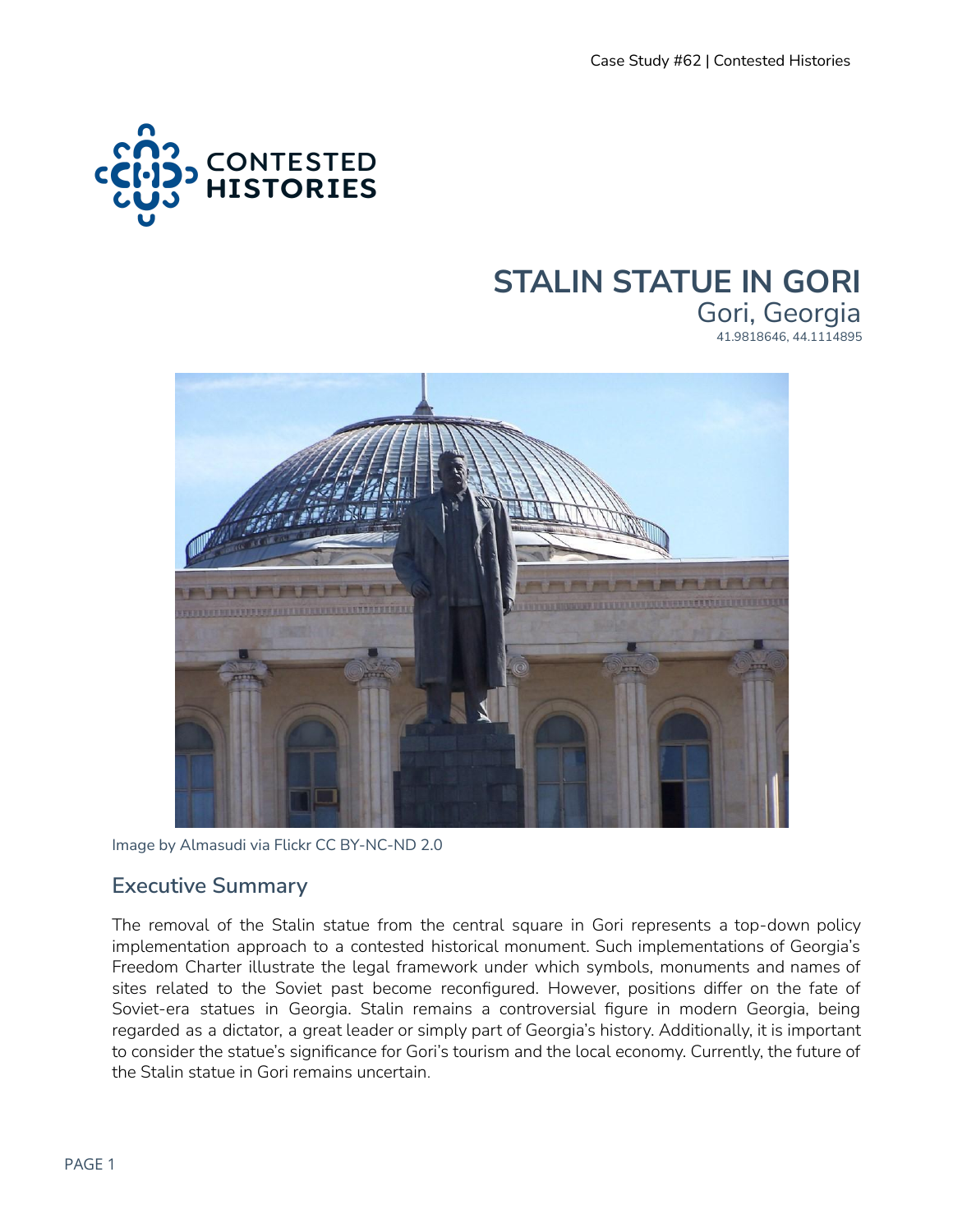# **Introduction**

Objections to the removal of the statue of Stalin from the central square in his birthplace, Gori, have revealed a complex relationship between modern Georgia and its Soviet past. The statue was removed on the 25th of June 2010 and since then, local authorities and the cultural ministry have been left with the task of deciding what to do with the removed object. Stalin is a divisive figure in Georgia's past: some see his statue as a symbol of mass violence, tyranny and the subjugation of Georgia, while those who wish to see the statue reinstated often argue that Stalin was a celebrated leader and should be commemorated as such. Additionally, political scientists have suggested that Stalin's statue in Gori prompts debates about the purpose of historical heritage and its meanings to different social groups in Georgia.

# **Background**

### *Post-Soviet Georgia Between Russia and the West*

The location of the statue is particularly significant to understanding the controversy as Gori was the birthplace of Joseph Stalin (1878-1953), and some political scientists such as Peter Kabachnik and Alexi Gugushvili have attributed Stalin's popularity in Gori to the 'hometown effect'.<sup>1</sup> Today, Gori houses the Stalin Museum and until 2010, a 6-metre high bronze statue of Stalin stood on a plinth in the central square. The statue was constructed in the early 1950s, a few years before Stalin's death. In 2010, the monument was believed to be the last remaining full-length statue of Stalin still standing in its original position. 2

Since its independence in 1991, Georgia's political landscape has been marked by moves toward democratic political processes, as well as periods of conflict, division and violence. Aspirations for regional autonomy and independence, as well as national sentiments have risen to the fore at various times across the post-Soviet space. In Georgia, these have been manifested in tensions between Georgian nationalists and secessionists in Abkhazia and South Ossetia, and have erupted into violence at several points. Georgia experienced two secessionist wars and a civil war in the 1990s, as well as a war with Russia in 2008. Georgia thus has a complex relationship with its Soviet past, and statues have repeatedly served as sites of contestation. For example, in the 1990s, crowds defaced and tore down communist monuments in iconoclastic efforts to break with the past. The statue of Sergo Orjonikidze, who played a key role in planning the Soviet Army's invasion of independent Georgia in 1921, was one of the first statues in Georgia to be removed in this way.<sup>3</sup> In spite of this, and partially due to local manifestations, the statue of Stalin in Gori's central square has survived. 4

With respect to political leadership, following the death of Georgia's first president Zviad

<sup>1</sup> Peter Kabachnik and Alexi Gugushvili, "Unconditional love? Exploring hometown effect in Stalin's birthplace," *Caucasus Survey* Vol.3, No 2 (2015), 101.

<sup>&</sup>lt;sup>2</sup> BBC News, "Stalin Statue Taken Down in His Georgian Hometown," BBC News, July 25, 2010.

<sup>&</sup>lt;sup>3</sup> Stephen Jones, Georgia : A Political History Since Independence (London: Tauris, 2012).

<sup>4</sup>BBC News, "Stalin Statue Taken Down in His Georgian Hometown," BBC News, July 25, 2010.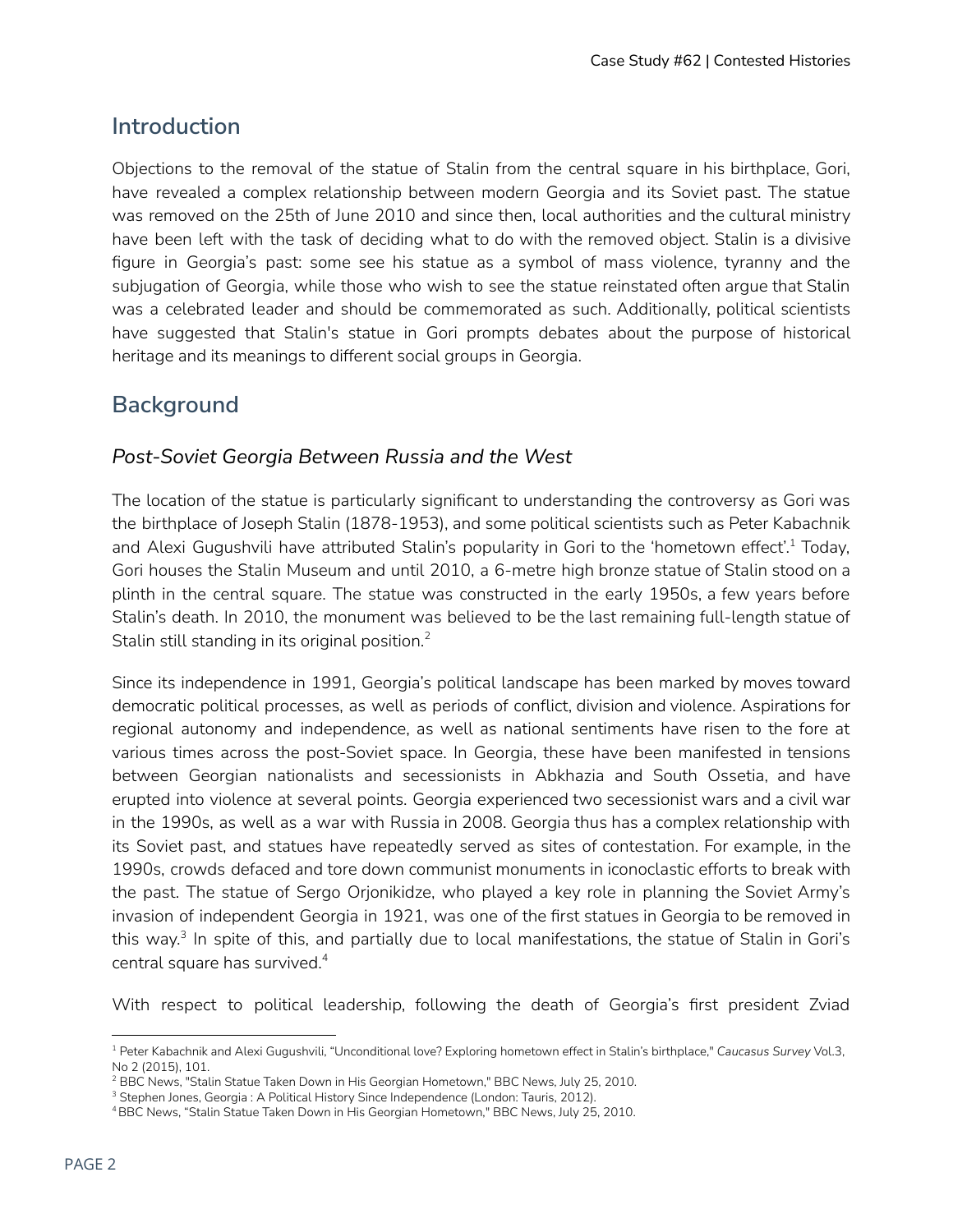Gamsakhurdia, a junta of military officials struck a deal with Eduard Shevardnadze, the former Foreign Minister of the Soviet Union, to make him President until 2003. The Rose Revolution in 2003-2004, which brought Mikhail Saakashvili to power, was a pro-Western and pro-European Union movement that signalled a significant break with pro-Russian policies. However, visions of the Soviet past remain divided and some Georgians, particularly because of Stalin's Georgian roots and the legacy of his personality cult, regarded Stalin as a positive icon.

Widely reviled as a dictator responsible for millions of deaths in political purges, labor camps and forced agricultural collectivization, Stalin is held up as a hero by supporters who say the Soviet Union would not have defeated Nazi Germany or industrialized without him. $^5$ 

Such positive attitudes towards Stalin have however changed in recent years. The Russo-Georgian War in 2008 (or the August war), was the result of an escalation in tensions between the Saakashvili government and the Russian government in the region of South Ossetia. The Stalin statue in Gori was removed in the aftermath of the conflict. Similarly to the Saakashvili government, his successor's Giorgi Margvelashvili's government continued having a tense relationship with Russia, particularly following the signing of a partnership agreement between Abkhazia and Russia in 2014, which in his view made the Georgian territory a part of Russia. Despite these conflicts between the Georgian and Russian governments, however, 57 percent of Georgians continue to positively rate the historical role of Stalin, in contrast with less than 10 percent of Estonians and Lithuanias, demonstrating varying perceptions about Stalin among citizens of the former USSR republics. 6

In sum, the divisive nature of the Soviet past and its place in Georgian memory, the secessionist wars in the breakaway regions of Abkhazia and South Ossetia, as well as tensions between Georgians and the ethnic Armenian and Azeri minorities, are the defining qualities of memory politics in Georgia today. As a result, monuments and symbols such as the Stalin statue in Gori need to be understood within this context of post-Soviet national and individual identity.

# **History of the Contestation**

#### *Gori and the Memory of Stalin*

The Stalin statue in Gori was removed without notice and during the night by the local authorities on the 25<sup>th</sup> of June 2010.<sup>7</sup> A live video feed of the square was rendered inoperable by a cover placed on the camera during the operation and the police prevented attempts of a local television crew to film the removal. 8

The decision to remove the statue was met with varied responses. Georgia's Culture Minister

<sup>&</sup>lt;sup>5</sup> Margarita Antidze, "Stalin Statue Removed in Georgian Home Town," Reuters, June 25, 2010.

<sup>&</sup>lt;sup>6</sup> Alberto Frigerito "The Fate of Statues of Stalin in post-Soviet Countries: Some Critical Reflections on the Management of Contested Cultural Heritage," *Heritage and Society* Vol. 12, No. 2-3 (2019), 141.

<sup>7</sup>Civil Georgia, "Stalin Statue Removed from Gori," Civil Georgia, June 25, 2010[.](https://civil.ge/archives/120321)

<sup>8</sup> Peter Kabachnik, Alexi Gugushvili, and Ana Kirvalidze, "What about the Monument?: Public Opinion and Contentious Politics in Stalin's Homeland," Problems of Post-Communism 67, no. 3 (2020).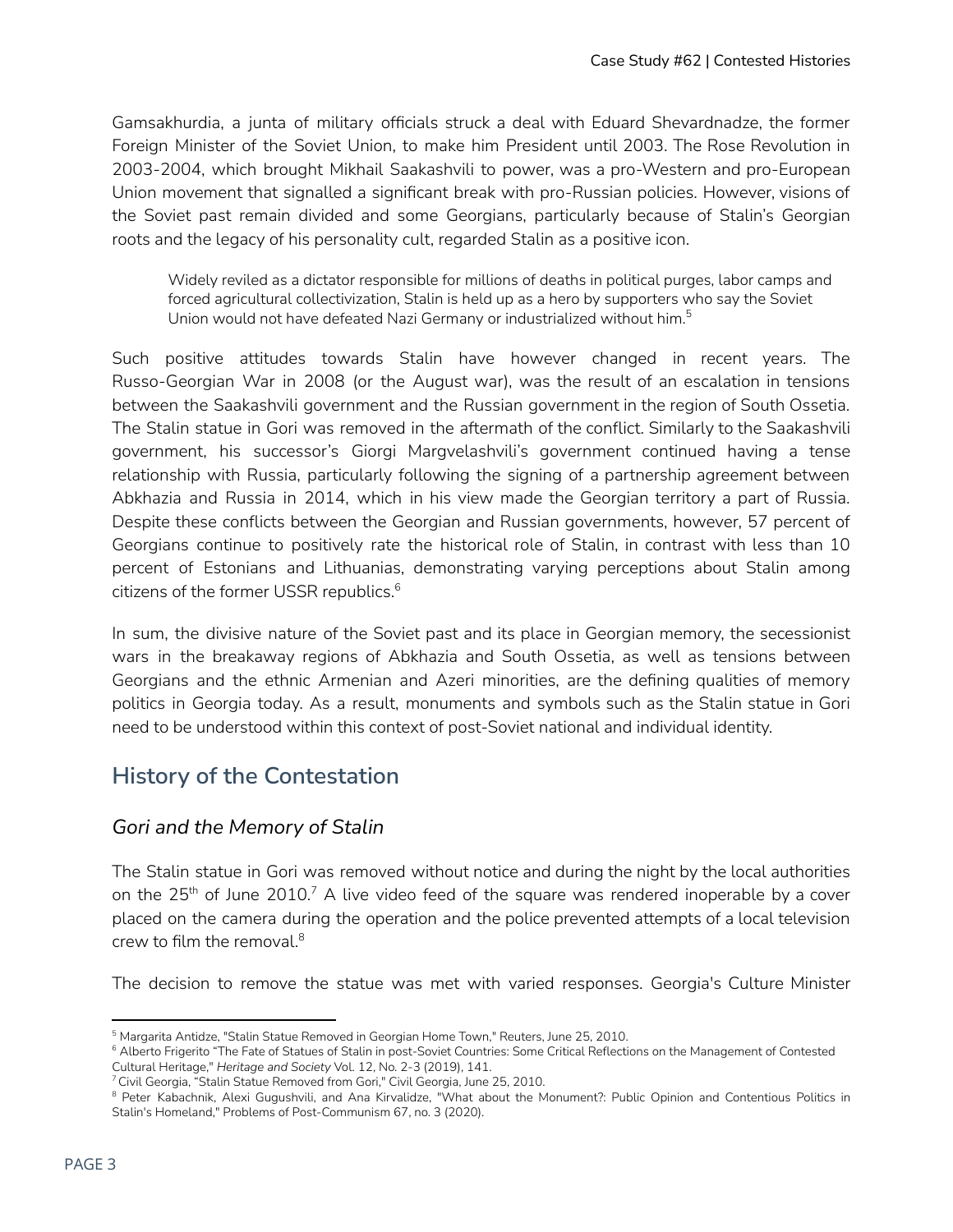Nikoloz Rurua was in favour of the decision:

I believe Stalin was a political criminal, who led the Russian Bolshevik army into Georgia in 1921, which eventually carried out Georgia's occupation...Stalin was a man who created hideous autonomies based on ethnic division, which to this day continue to create great problems for Georgia's freedom, democracy and consolidation. Stalin was a man who simply destroyed the best parts of Georgia. 9

In contrast, Jandier Makharadze, who took part in the rally for the reinstatement of the statue in 2019, argued that:

Our first and foremost demand is the return of the Stalin monument to its traditional place, where it was erected in its time. The return of the Stalin monument means respect for Stalin; the man who introduced himself to the whole world as the leader of the defeat of fascism. $^{\mathrm{10}}$ 

After the removal of the statue, government officials stated that it was to be replaced by a memorial of victims of totalitarianism and the August War. $^{11}$  There was additionally a parallel initiative to transfer the Stalin Museum to the Museum of Stalinism. $^{12}$  Both these initiatives, however, did not become reality due to the continuous protests of Gori's residents.

In 2013, the Ministry of Culture approved a proposal put forward by the local municipality of Gori to rehouse the statue in the Stalin Museum. As deputy head of Gori municipality, Nino Tsetsvadze explained, the impetus for the initiative did not come directly from the municipality.<sup>13</sup> Instead, it came from a petition put forward by locals to Gori's city council (Sakrebulo). The then-President, Mikheil Saakashvili described the decision as a 'barbaric, anti-Georgian, anti-national, anti-state act because it puts Georgia in international isolation.'<sup>14</sup> Despite the petition, however, the monument has not been reinstalled. Calls to reinstall the statue or to return it to the museum continued in 2018 and 2019, but with no effects. $^{15}$ 

The reinstatement of the statue evidently continues to receive widespread support from the Georgian public. According to a survey conducted by political scientists Peter Kabachnik, Alexi Gugushvili and Anna Kirvalidze in 2015, an overwhelming 77 percent of Georgian citizens supported the reinstatement of the statue in some form, with only 4-5 percent supporting its complete removal or storage (the rest were undecided).<sup>16</sup> The survey concluded that males, older citizens and those with favourable attitudes towards Putin tended to be more in favour of reinstating the statue, while women, individuals with tertiary education, those with favorable attitudes towards Putin and residents of Shida Kartli and Tbilisi were more likely to hold negative views. Public support for reinstating the statue, however, should not be confused with favourable

<sup>&</sup>lt;sup>9</sup> BBC News, "Stalin Statue Taken Down in His Georgian Hometown," BBC News, July 25, 2010.

 $^{\rm 10}$  "სტალინის ძეგლის დაბრუნების მოთხოვნით გორში აქცია გაიმართა," REGinfo, October 10, 2019.

<sup>&</sup>lt;sup>11</sup> BBC News, "Stalin Statue Taken Down in His Georgian Hometown." BBC News. June 25 2010.

<sup>12</sup> "Stalinism Museum to be Opened in Georgia." RIA Novosti. April 9 2012.

<sup>13</sup> "Culture Ministry: Stalin Statue, Removed Three Years Ago, Planned to be Put in His Museum," Civil.Ge, July 30, 2013.

 $14$  lbid.

 $^{15}$  სტალინის ძეგლის დაბრუნების მოთხოვნით გორში აქცია გაიმართა," REGinfo, October 10, 2019 6); Giorgi Diasamidze, "ძალიან კარგი იქნებოდა სტალინის ძეგლის აღდგენა – გორის ტურიზმის ცენტრის უფროსი," Netgazeti,.ge, April 17, 2019.

<sup>&</sup>lt;sup>16</sup> Peter Kabachnik, Alexi Gugushvili and Anna Kirvalidze, "What about the Monument? Public Opinion and Contentious Politics in Stalin's Homeland," *Problems of Post-Communism*, vol. 67, no. 3 (2020), 268.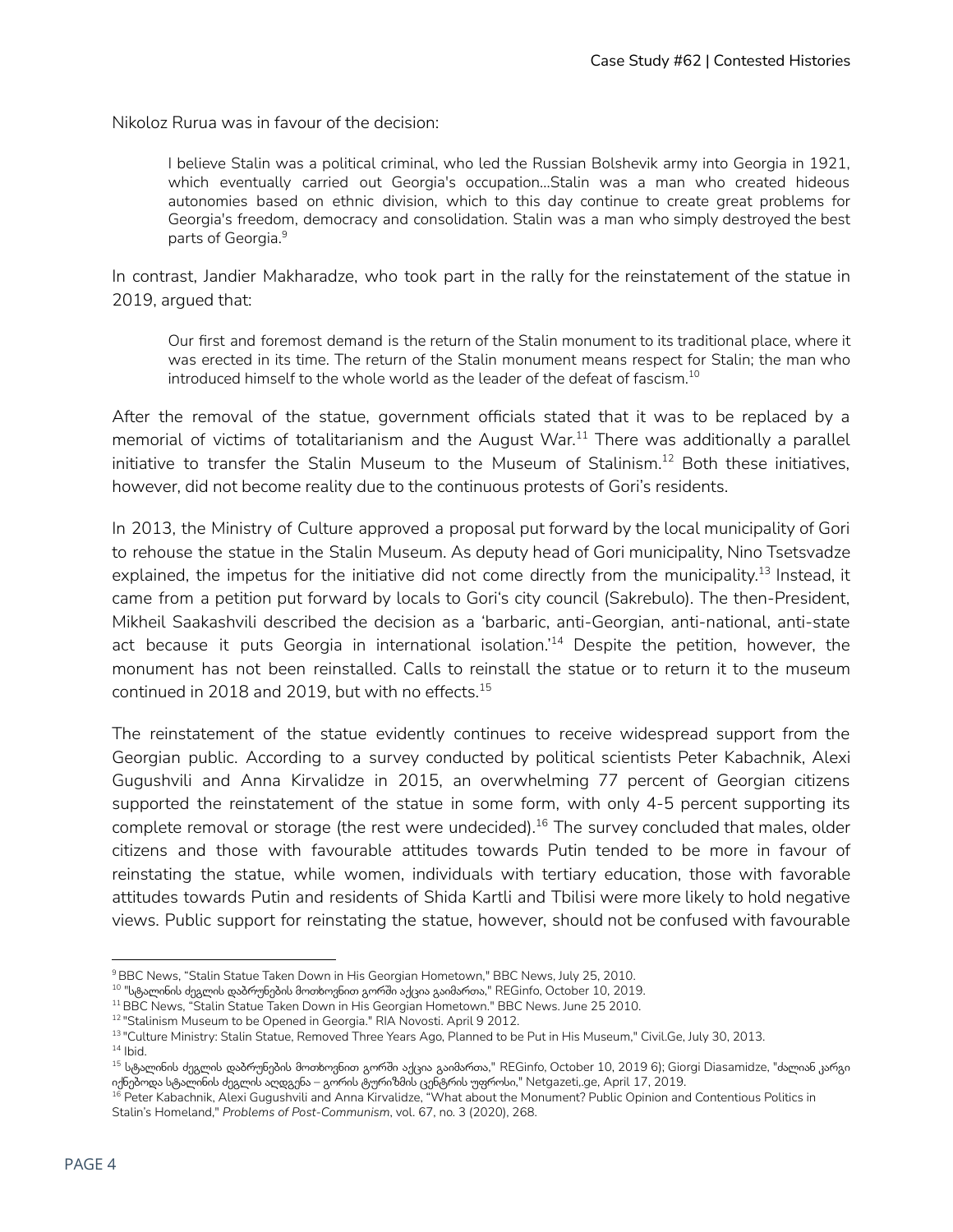views of Stalinism. Some political scientists have argued that a substantial proportion of Georgians perceive Stalin as both a cruel dictator *and* the man who defeated Nazism, viewing the statue as a symbol of victory. Additionally, other members of the public viewed the statue as having artistic as opposed to political significance, hence their desire to reinstate it. Finally, some citizens viewed the removal of the statue as an undemocratic attempt at erasing undesirable parts of Georgian history.<sup>17</sup> The overwhelming public support for the reinstatement of the statue, contrasts with the officials' desire to remove it, revealing tensions between the state and its citizens, as well as contested understandings about the meaning of historical heritage, and conceptualisations of history and space.

Currently, the statue continues to remain in storage, away from the public eye. In April 2019, the Georgian news outlet Radiotavisupleba reported that the statue was being stored in a warehouse outside the city. $^{18}$  As of June 2021, the exact location and the fate of the statue remains unknown.

# **Decision-Making Processes**

The Rose Revolution in Georgia and the pro-western movement that brought President Mikheil Saakashvili to power in 2004 formed the basis of a shift in government policy, which is seen by many as the driving force behind the decision to remove the statue in 2010.

It has been suggested that the decision to remove the statue late at night and the obstructions to film the removal were designed to avoid protests and contestation from Gori residents. $^{19}$  The removal of the statue in Gori can thus be seen as part of a broader set of governmental policy goals and directions. In 2011, lustration laws were brought into force in Georgia. These laws sought to prevent ex-Soviet operatives from entering public office and forming part of Georgia's Freedom Charter.<sup>20</sup> It should be noted, however, that the contested lustration laws actually became widely spread across Easten Europe as early as the 1990s, following the fall of Communism. With respect to Georgia, however, such laws did not come into force until 2011. $^{\mathrm{21}}$ 

Additionally, In May 2011, the Georgian Parliament adopted a Freedom Charter, which set a strong ideological agenda. For example, the 1st article orders to

provide preventive measures against the principles of communist totalitarian and national socialist (Nazi) ideologies; remove the symbols and names of cult buildings, memorials, monuments, bas-reliefs, inscriptions, streets, squares, villages and settlements of the communist totalitarian regime. 22

Instrumental to this purpose, the Freedom Charter mandated the establishment of a commission

<sup>17</sup> Peter Kabachnik, "The power of place, or powerless places? Hybrid attitudes towards Soviet symbols in post-Soviet Georgia," *Central Asian Survey* vol. 37, no.2 (2018), 270.

<sup>20</sup> Law of Georgia of March 31 2011 no. 4717-Iს (2011). 19 "Stalin Statue Removed from Gori," Civil Georgia, June 25, 2010 4); Peter Kabachnik, Alexi Gugushvili, and Ana Kirvalidze, "What about the Monument?: Public Opinion and Contentious Politics in Stalin's Homeland," Problems of Post-Communism 67, no. 3 (2020). <sup>18</sup> Goga Aptsiauri, "სტალინის ძეგლი: ტურისტების მატება თუ თავისუფლების ქარტიის დარღვევა," Radiotavisupleba.ge, April 17, 2019.

<sup>21</sup> Lavinia Stan, "Transitional Justice in Central and Eastern Europe," in *Research Handbook on Transitional Justice*, ed. Cheryl Lawther, Luke Moffett and Dov Jacobs (Northampton MA: Elgar Publishing, 2017), 508.

<sup>22</sup> Ibid. Article 1.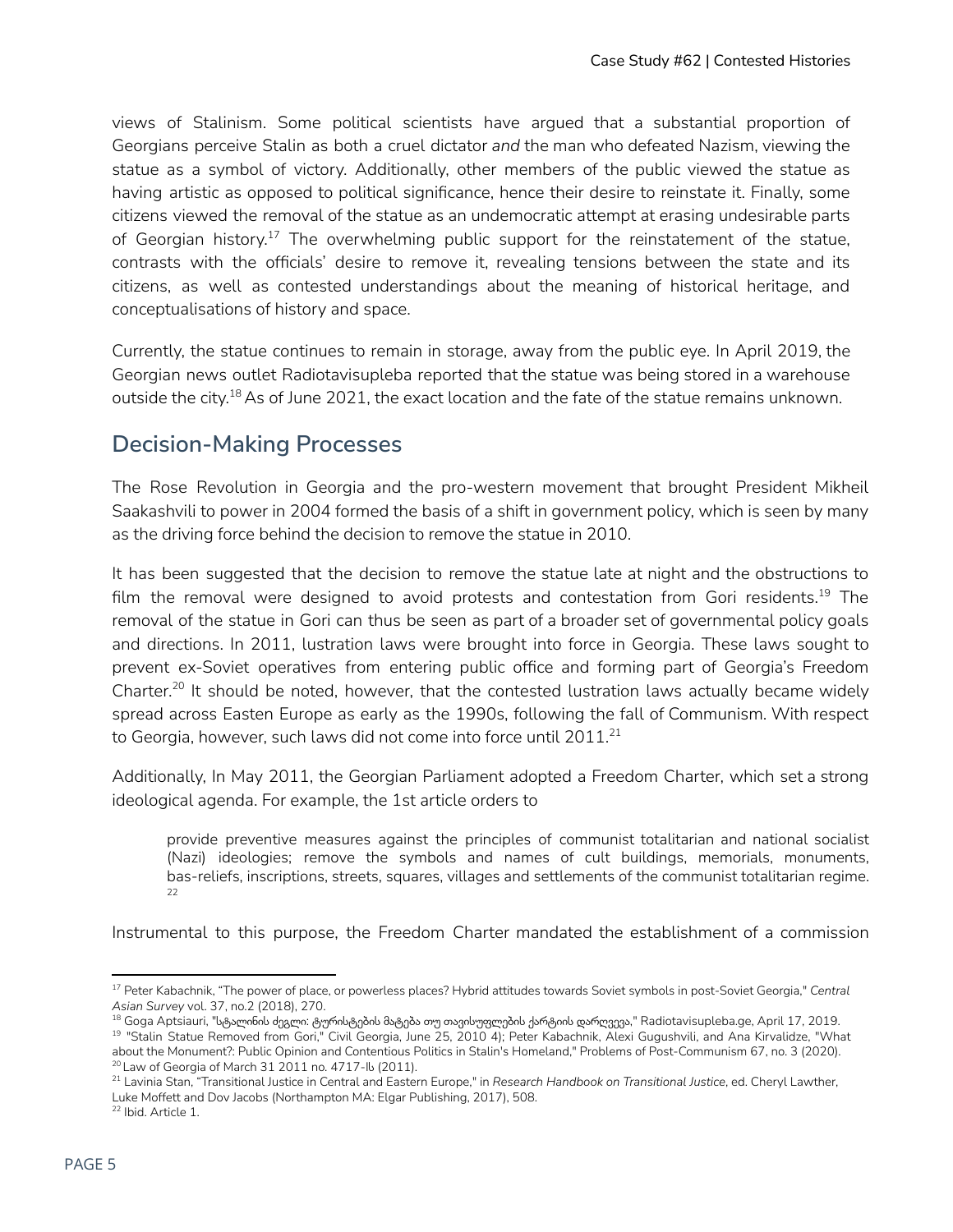within the Interior Ministry that would be tasked with compiling information on any symbols, statues, place names and monuments in Georgia that contain elements of communist totalitarian and national socialist ideologies. 23

Georgia's Freedom Charter provoked and continues to provoke controversies. The clarity of the criteria for classification of objects and symbols and as such the charter's ability to provide a means of dealing with Georgia's Soviet past have been called into question. $^{24}$  Additionally, the effectiveness of the Freedom Charter commission formed in 2015 has raised doubts. The Institute for Development of Freedom of Information, a Georgian NGO, expressed concerns that the commission does not meet regularly and poorly informs society about its decision.<sup>25</sup> Furthermore, the engagement of the Parliament into the work of the commission has been named crucial for the successful implementation of lustration. However, the involvement of the Parliament has remained limited so far. 26

Although the removal of the statue in Gori was in line with the agenda of the Freedom Charter, it violated the procedure outlined in the document. The decision to remove the statue should have been taken by the commission that has a right to 'appoint a competent person in order to eliminate the symbols, memorials, bas-reliefs, inscriptions and names' related to communist past. However, such a commission was formed only a couple of years after the removal of the statue, and appears not to have even discussed the statue's removal to this day.

The establishment of the commission was also framed as a means of bringing Georgia's struggle to negotiate its past, quite literally, into the light of day. In 2013, Davit Berdzenishvili, a lawmaker from the Republican Party<sup>27</sup>, responded to criticism over how the statue was secretly removed at night. He reported that parliamentary decisions to remove statues of Soviet-era figures would, under the new ruling coalition, be conducted 'in the daylight.'<sup>28</sup> He went on to say that:

The end of the post-Soviet era in Georgia means that the country is getting free from Stalinism, totalitarianism, Bolshevism and their symbols and it is being provided by the law; it becomes part of the state policy. 29

More recent calls to relocate the statue to the Stalin museum are tied up in tourism policies and revenue generation. Proponents of this position believe that installing the statue in the Stalin Museum would boost the income generated by the museum and that this would benefit the local economy and community.<sup>30</sup> While the total annual number of visitors to the Stalin Museum remains undisclosed, each year over 50,000 foreign visitors come to Gori, with the Stalin Museum being presented as one of the top attractions (according to tourist guidebooks).<sup>31</sup> It should be

<sup>23</sup> Ibid. Article 7.

<sup>24</sup> George Topouria, "Georgia's Not So Freedom Charter," *Transparency International Georgia*, July 11, 2011.

<sup>25</sup> "Evaluation of the Work of the Freedom Charter Committee in 2017-2019." *Institute for Development of Freedom of Information*. December 25 2020.

<sup>26</sup> Ibid.

<sup>&</sup>lt;sup>27</sup> At the time the Republican Party formed part of the ruling coalition (Dream Coalition).

<sup>28</sup> "Amendment in 'Liberty Charter' Confirmed," *Civil Georgia*, December 25, 2013.

 $29$  lbid.

<sup>30</sup>Giorgi Diasamidze, "ძალიან კარგი იქნებოდა სტალინის ძეგლის აღდგენა – გორის ტურიზმის ცენტრის უფროსი," Netgazeti,.ge, April 17, 2019.

<sup>&</sup>lt;sup>31</sup> William Dunbar "Stalin-land: the struggle for the soul of Uncle Joe's home-town museum," The Calvert Journal, January 27, 2019.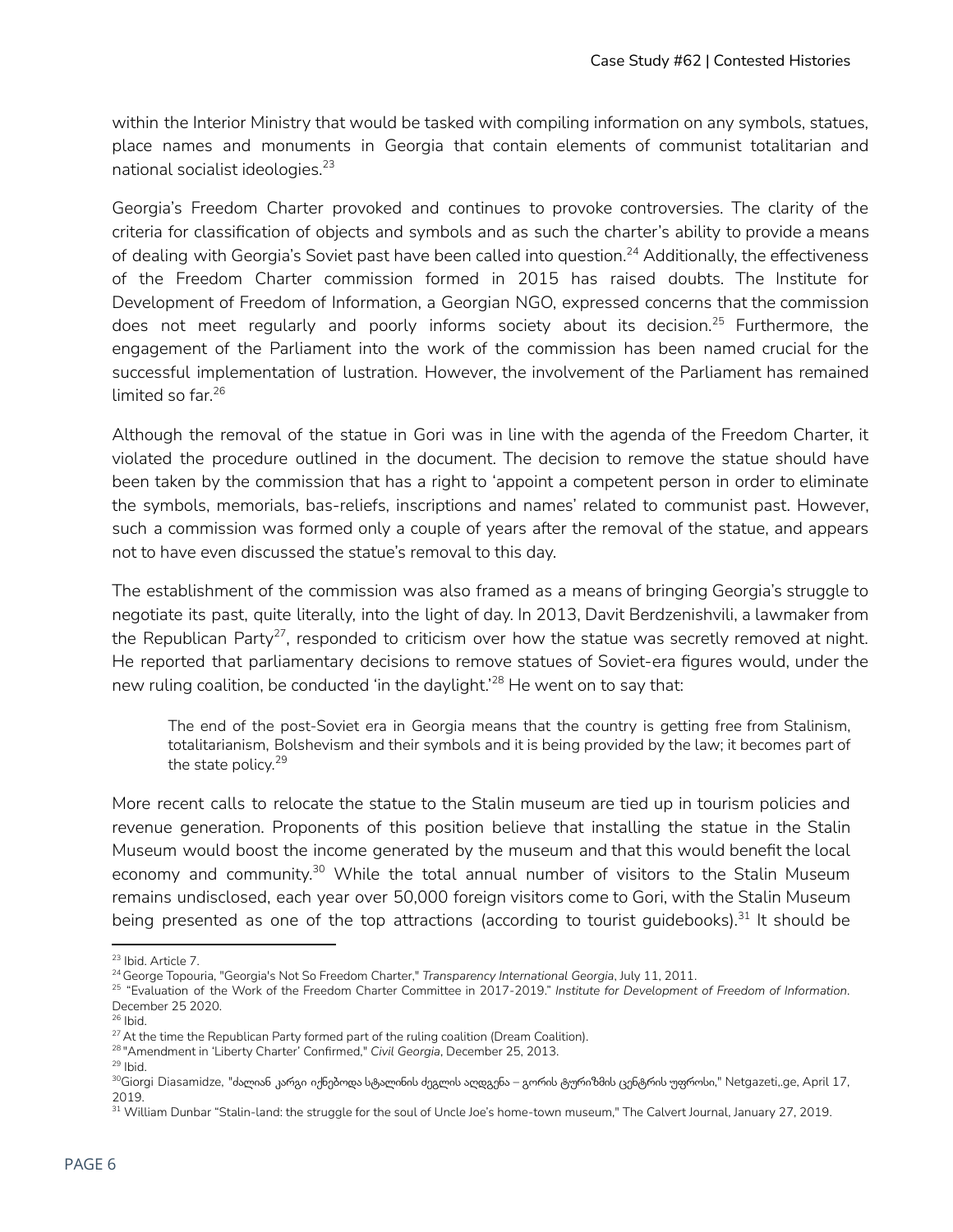noted, however, that the neutrality of the depiction of Stalin in the museum has in fact been called into question, and the museum has been criticised for an overly positive representation. 32 Furthermore in 2012, under the Saakashvili government, the Minister for Culture Nikoloz Rurua, had plans to update and reconfigure the museum. It was to be renamed the Museum of Stalinism and would focus on the repression of the Soviet regime.<sup>33</sup> As of yet this project has not materialised into practice. However, campaigns for an alternative exhibition on Stalinism periodically rise to the surface and local resistance often becomes the stumbling block for these changes.<sup>34</sup> For historian Lasha Bakradze, such a change in representations of Stalin would be an important step for Georgia. Bakradze further believes that the polarised nature of views in Gori between various groups is symptomatic of broader collective memory issues in Georgia, which demonstrate that Georgians "still don't know how to deal with Stalin, or with [their] Soviet history." 35

# **Summary and Conclusions**

The removal of the Stalin statue from the central square in Gori represents a top-down policy implementation approach to a contested historical monument. Positions taken by local residents tend to differ from those taken by political figures. The Stalin statue in Gori forms part of broader national and local debates in Georgia about how best to remember and represent the past. The legacies of Communism, authoritarianism and the cult of personality that once surrounded Stalin continue to present challenges for historical negotiation. The implementation of Georgia's Freedom Charter represents the legal framework under which symbols, monuments and place names related to the Soviet past should be reconfigured. However, official positions differ on the fate of Soviet-era statues in Georgia and specifically in relation to Gori there is also the question of tourism and the local economy. Additionally within the local community, certain groups, such as older residents, tend to demand celebrations, while the younger generation tends to seek the removal of symbols and monuments. In relation to the Stalin statue in Gori, political leaders (e.g. Minister for Culture), legal officials (Freedom Charter), Sakrebulo officials, national and local NGOs, local residents and victims of Stalinism are all key stakeholders. Since the statue's removal, no firm decision has been made about its fate. Elsewhere in Georgia, however, local residents have resurrected old Stalin monuments to coincide with anniversaries and birthdays. For example, in 2012 to mark Stalin's 133rd birthday, residents in Zemo Alvani reinstated a statue that had been removed the year before.<sup>36</sup> Political scientists Peter Kabachnik and Alex Gugushvili attribute such differences in outcome to the varying levels of support for Stalin between Georgia's urban and rural areas, with rural areas showing stronger levels of support.<sup>37</sup> What remains clear, however, is that while the future of the Stalin statue in Gori remains to be seen, the significance of the statue for tourism, and its implications for

<sup>&</sup>lt;sup>32</sup> Peter Kabachnik, Alexi Gugushvili, and Ana Kirvalidze, "What about the Monument?: Public Opinion and Contentious Politics in Stalin's Homeland," Problems of Post-Communism 67, no. 3 (2020).

<sup>&</sup>lt;sup>33</sup> "Transforming Museum of Stalin," Civil Georgia, April 9, 2012.

<sup>&</sup>lt;sup>34</sup> Andrew North, "Georgia's Stalin Museum Gives Soviet Version of Dictator's Life Story," The Guardian, August 4, 2015.

<sup>&</sup>lt;sup>35</sup> Ibid.

<sup>&</sup>lt;sup>36</sup> David Mdzinarishvili and Margarita Antidze, "Georgian Village Reinstates Stalin Monument to Mark Anniversary," Reuters, December 21, 2012.

<sup>37</sup> Peter Kabachnik and Alexi Gugushvili, "Unconditional love? Exploring hometown effect in Stalin's birthplace," *Caucasus Survey* Vol.3, No 2 (2015), 101.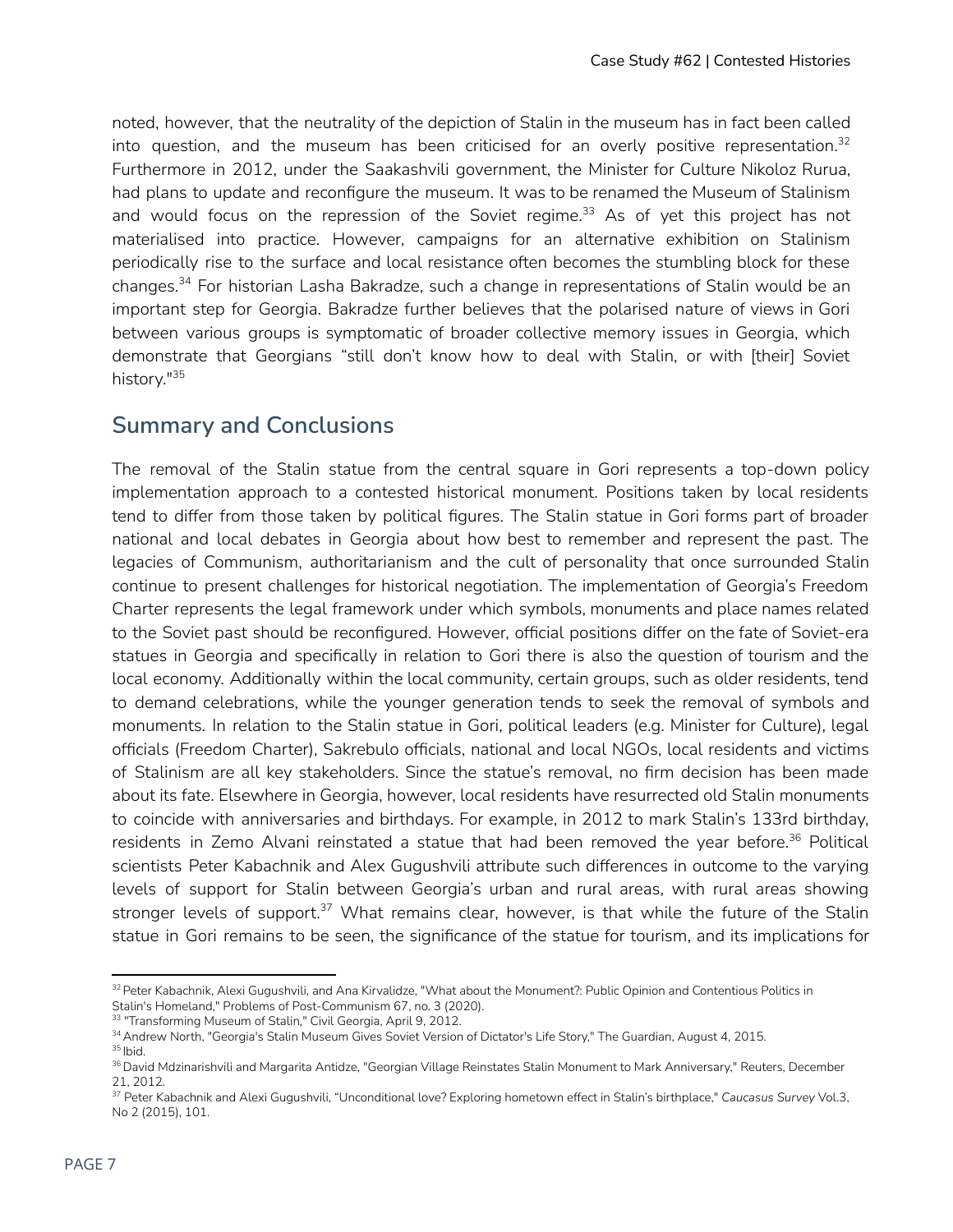historical memory would need to be reconciled when addressing this contestation.

#### Research contributed by Hannah Bowman, Tatiana Petrukhina and Anna Zhukova

Last updated November 2021

### References

Antidze, David Mdzinarishvili and Margarita. "Georgian Village Reinstates Stalin Monument to Mark Anniversary." *Reuters*, December 21, 2012

https://www.reuters.com/article/us-georgia-stalin-idUSBRE8BK0VJ20121221.

- Antidze, Margarita. "Stalin Statue Removed in Georgian Home Town." *Reuters*, June 25, 2010. https://www.reuters.com/article/us-georgia-stalin-idUSTRE65O0XF20100625.
- Aptsiauri, Goga. " ტალინის ეგლი: ურისტების ატება უ ავისუფლების არტიის არღვევა." *Radiotavisupleba.ge*, April 17, 2019.

https://www.radiotavisupleba.ge/a/სტალინის-ძეგლი-ტურისტების-მატება-თუ-თავისუფლებ ის-ქარტიის-დარღვევა/29887072.html.

- BBC News. "Stalin Statue Taken Down in His Georgian Hometown." *BBC News*, July 25, 2010. https://www.bbc.com/news/10412097.
- Civil Georgia, "Stalin Statue Removed from Gori." *Civil.Ge*, June 25, 2010. https://civil.ge/archives/120321.
- Civil Georgia. "Transforming Museum of Stalin." *Civil.Ge*, April 9, 2012. https://civil.ge/archives/121854.
- Civil Georgia. "Culture Ministry: Stalin Statue, Removed Three Years Ago, Planned to Be Put in His Museum." *Civil Georgia*, July 30, 2013. https://civil.ge/archives/123060.
- Civil Georgia. "Amendment in 'Liberty Charter' Confirmed." *Civil Georgia*, December 25, 2013. https://civil.ge/archives/123060.
- Diasamidze, Giorgi. " ალიან არგი ქნებოდა ტალინის ეგლის ღდგენა ორის ურიზმის ენტრის ფროსი." *Netgazeti,.ge*, April 17, 2019. https://netgazeti.ge/news/357311/.
- Dunbar, William. "Stalin-land: the struggle for the soul of Uncle Joe's home-town museum." *The Calvert Journal*, January 27, 2019.
- Frigerio, Alberto. "The Fate of Statues of Stalin in post-Soviet Countries: Some Critical Reflections on the Management of Contested Cultural Heritage." *Heritage and Society* Vol. 12, No. 2-3 (2019): 136-150.
- Institute for Development of Freedom of Information. "Evaluation of the Work of the Freedom Charter Committee in 2017-2019." *Institute for Development of Freedom of Information*. December 25 2020.
- Jones, Stephen. *Georgia: A Political History since Independence.* London: Tauris, 2012.
- Kabachnik, Peter. "The power of place, or powerless places? Hybrid attitudes towards Soviet symbols in post-Soviet Georgia." *Central Asian Survey* vol. 37, no.2 (2018): 265-285.
- Kabachnik, Peter, Gugushvili Alexi, and Kirvalidze Ana. "What About the Monument?: Public Opinion and Contentious Politics in Stalin's Homeland." *Problems of post-communism* 67, no. 3 (2020): 264-276.
- Kabachnik, Peter, Gugushvili, Alexi. "Unconditional love? Exploring hometown effect in Stalin's birthplace." *Caucasus Survey* Vol.3, No 2 (2015): 101-123.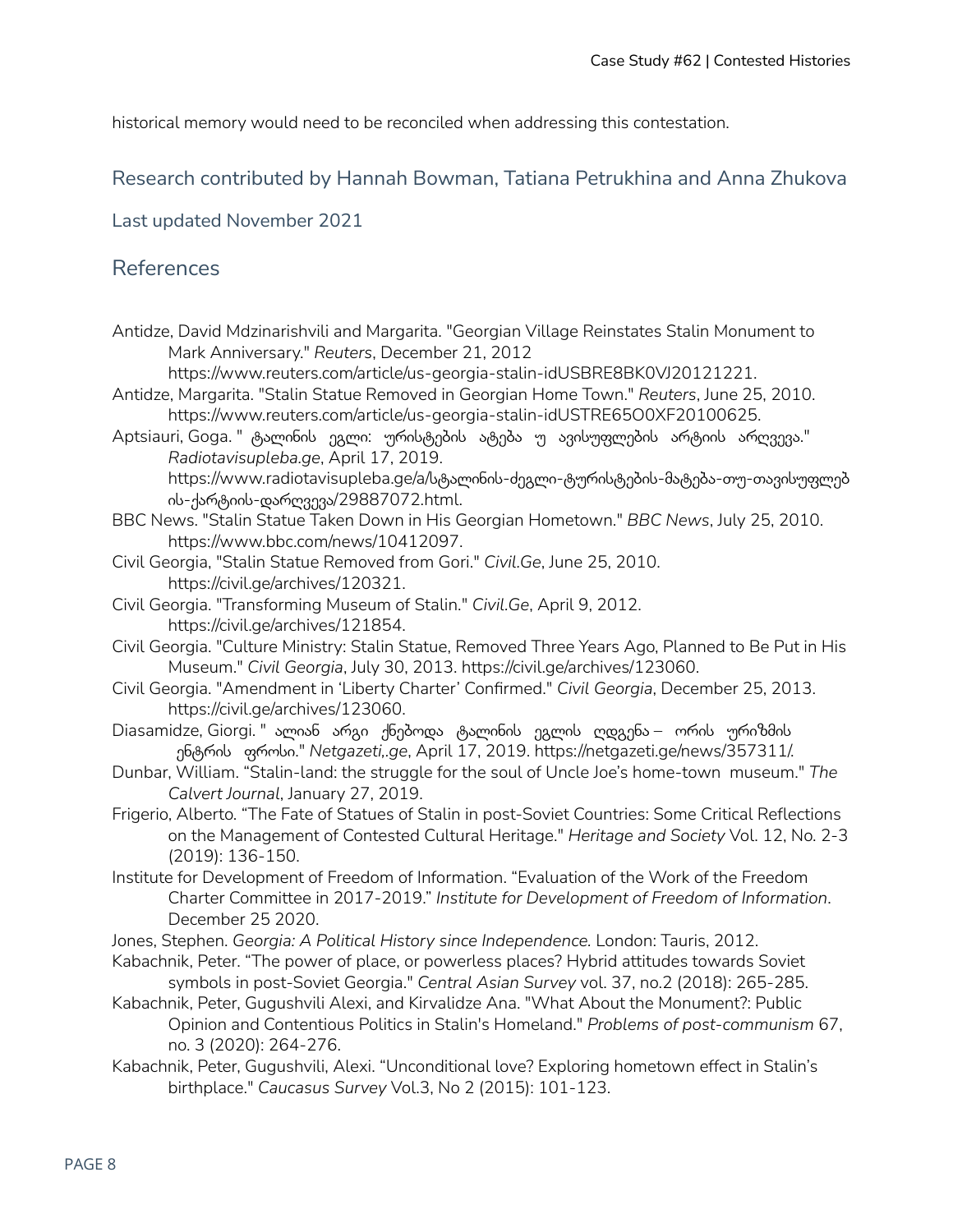Law of Georgia no. 4717-Ib Freedom Charter [2011]. https://matsne.gov.ge/en/document/view/1381526.

North, Andrew. "Georgia's Stalin Museum Gives Soviet Version of Dictator's Life Story." *The Guardian*, August 4, 2015.

http://www.theguardian.com/world/2015/aug/04/georgia-stalin-museum-soviet-version-di ctators-life-story.

REGinfo. " ტალინის ეგლის აბრუნების ოთხოვნით ორში ქცია აიმართა." *REGinfo*, October 10, 2019.

https://reginfo.ge/people/item/17061-stalinis-weglis-dabrunebis-motxovnit-gorshi-aqziagaimarta.

- Stan, Lavinia. "Transitional Justice in Central and Eastern Europe." In *Research Handbook on Transitional Justice*, ed. Cheryl Lawther, Luke Moffett and Dov Jacobs. Northampton MA: Elgar Publishing, 2017).
- Topouria, George. "Georgia's Not So Freedom Charter." *Transparency International Georgia*, July 11, 2011. https://www.transparency.ge/en/blog/georgias-not-so-freedom-charter.

### Figures

Almasudi. "Stalin Statue, Gori." Flickr, October 8, 2006. https://www.flickr.com/photos/36579634@N00/289480776. (Cover Image)